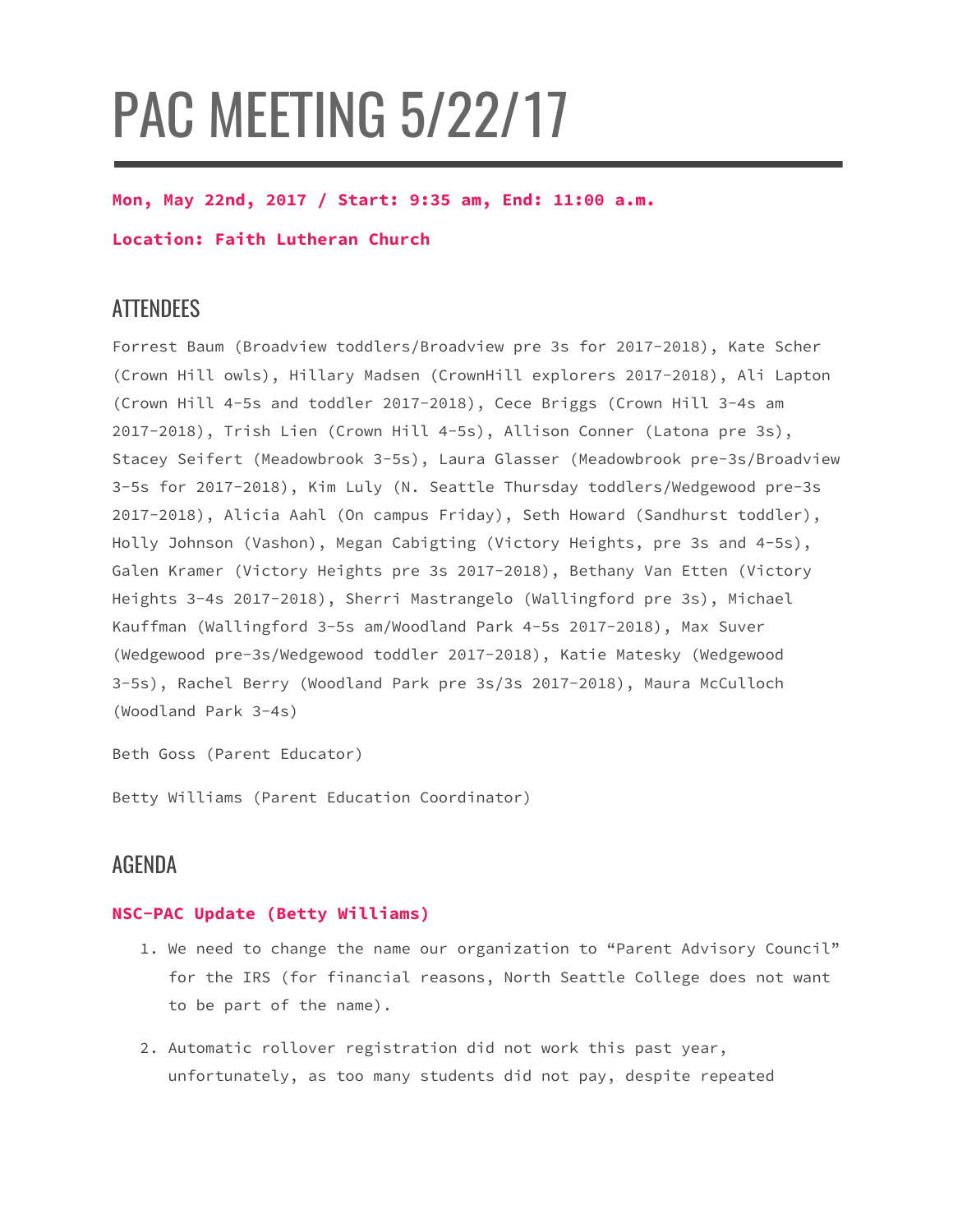reminders. Next year, we'll go back to each student registering themselves each quarter.

- 3. The non-discrimination statement has been created and is available on the website.
- 4. Vashon will not continue next year.
- 5. The Latina Symposium was successful.

#### **PAC Business**

● Thanks were given to all PAC reps, committees, and board members for their hard work and success 2017-2018. A few highlights:

-the Fundraising committee, who started from scratch, raised over three thousand dollars with the raffle they put on

-over thirty six thousand dollars in scholarships were awarded

-the registration event in March was well organized and attended

-the Education committee put on several talks, including one on

diversity that was highly attended

-the Diversity committee gathered data through a survey and put together

a report to share with teachers

- -many improvements have been made to the web and social media is being used more to spread the word about co-op
- Committees shared what they do and needs for next year. **The most urgent needs are: PAC Chair, Fundraising Chair, and Secretary**. Also needed are PAC Vice chair, communications/webmaster, fundraising committee members in general, education committee members in general, and scholarship committee members in general.
- Laura Glasser, PAC Coordinator, will continue on in this role and requested that she get contact information of any incoming PAC reps for the 2017-2018 year as soon as possible. She will invite any new reps to the PAC\_NSCC yahoo group, which (outside of meetings) will be our primary means of communication with each other. The PAC\_NSCC yahoo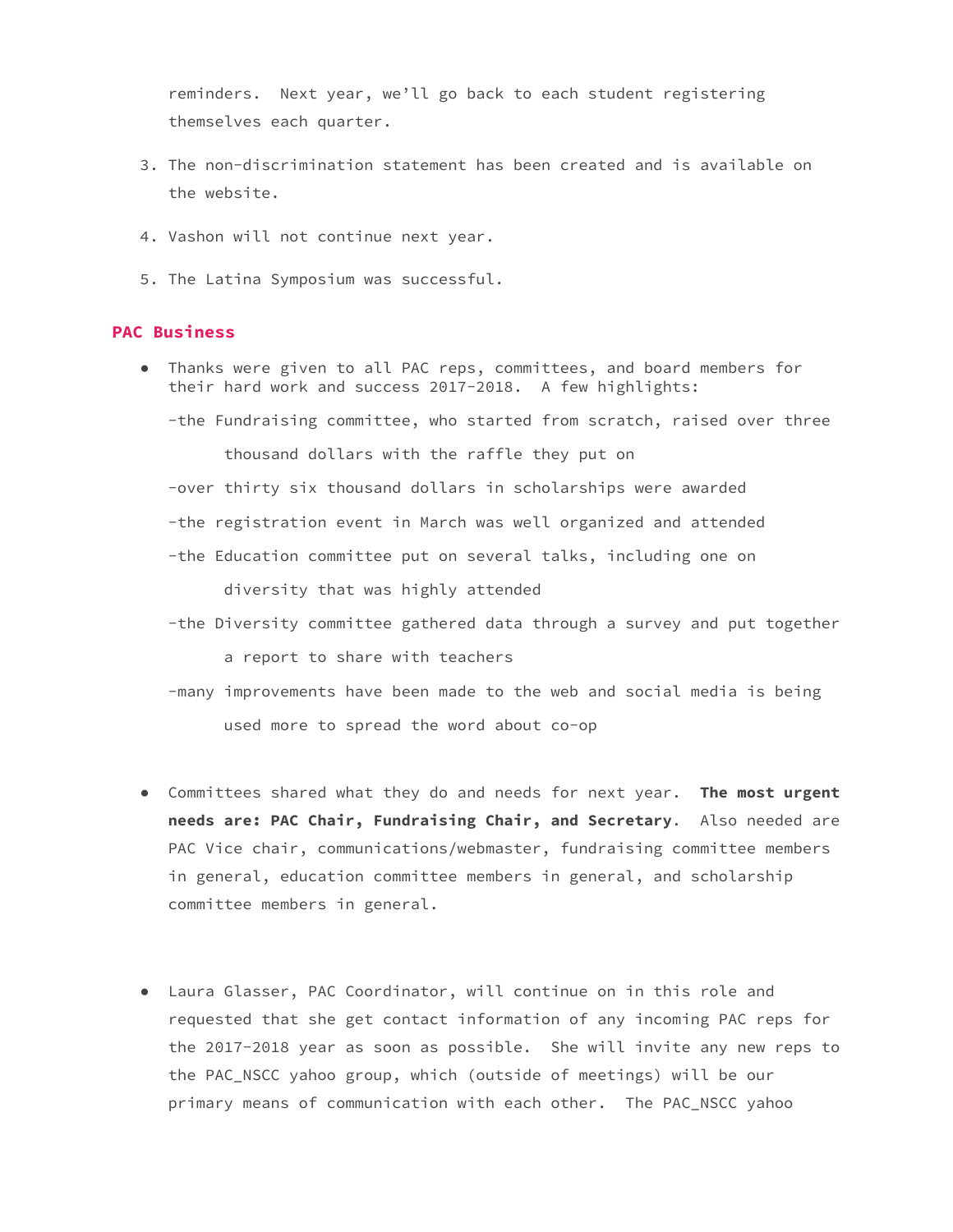group also hosts relevant files: the latest PAC roster, meeting minutes, the PAC bylaws/position descriptions, and files from previous committees that may be helpful for the incoming committee members.

- Changes were made to the bylaws, were reviewed by each committee and approved.
- The budget was reviewed by the board, discussed with the group at large, and approved.

## **OTHER**

- The registration committee proposed changing the date of the Registration event from 3/24/18 to 3/3/18. The majority of the group agreed to the change.
- Beth Goss will be teach an online course this summer on learning environments and activities. She will send an email out with more details.

## \*PROPOSED\* PAC MEETING DATES 2017-2018

**ONE MONDAY PER MONTH, 9:30 AM-11:30 AM** AT FAITH LUTHERAN CHURCH

**OCT 9TH, NOV 13TH, DEC 11TH, JAN 8TH, FEB 12TH, MARCH 12TH, APRIL 16TH, MAY 14TH OR MAY 21ST**

EACH COOP IS REQUIRED TO SEND A REPRESENTATIVE. IF MORE THAN TWO MEETINGS ARE MISSED, TO BE FAIR, THOSE CO-OPS WILL HAVE A MAKE-UP TASK TO COMPLETE.

### OTHER PAC DATES

**JUNE 1ST**, 7-8:30 PM AT NORTH SEATTLE COLLEGE, INSTRUCTION BUILDING ROOM 3317- JUMP START TRAINING FOR PCS AND CHAIRS

**SEPTEMBER 8TH**- FALL LEADERSHIP WORKSHOP- DETAILS TO FOLLOW

**SEPTEMBER 24TH,** 9 AM-3 PM AT NORTH SEATTLE COLLEGE- CPR AND FIRST AID TRAINING. CLASS WILL BE FREE. TEACHERS AND TEACHER SUBS WILL GET FIRST PRIORITY. DETAILS TO FOLLOW